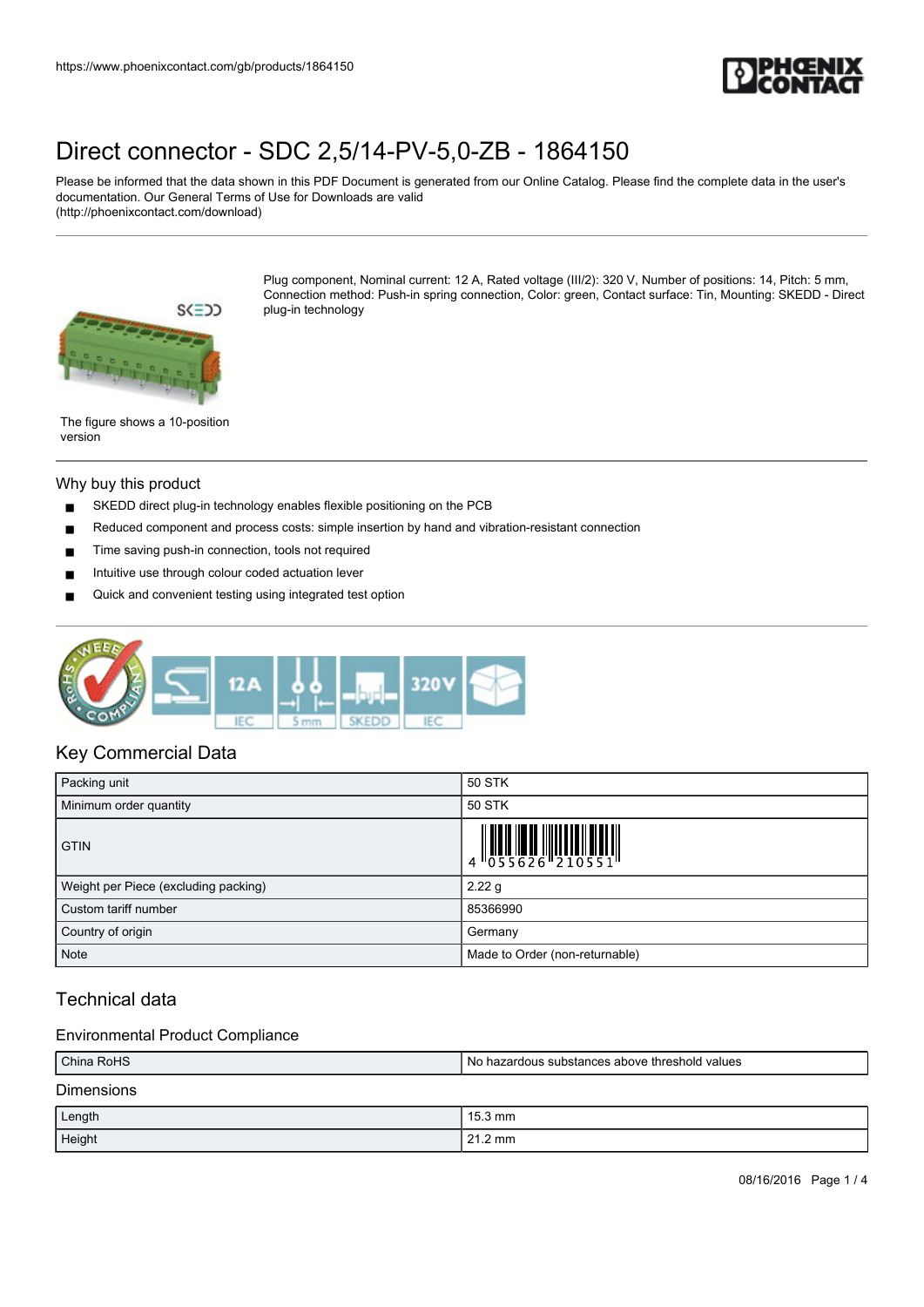

## Technical data

### Dimensions

| Width       | 78.18 mm |
|-------------|----------|
| Pitch       | 5.00 mm  |
| Dimension a | 65 mm    |

### General

| Range of articles                | SDC 2.5/-PV               |  |
|----------------------------------|---------------------------|--|
| Number of positions              | 14                        |  |
| Connection method                | Push-in spring connection |  |
| Rated surge voltage (III/3)      | 4 kV                      |  |
| Rated surge voltage (III/2)      | 4 kV                      |  |
| Rated surge voltage (II/2)       | 4 kV                      |  |
| Rated voltage (III/3)            | 200 V                     |  |
| Rated voltage (III/2)            | 320 V                     |  |
| Rated voltage (II/2)             | 320 V                     |  |
| Connection in acc. with standard | EN-VDE                    |  |
| Nominal current $I_N$            | 12A                       |  |
| Nominal cross section            | $2.5$ mm <sup>2</sup>     |  |
| Stripping length                 | $10 \text{ mm}$           |  |

### Connection data

| Conductor cross section solid min.                                         | $0.2$ mm <sup>2</sup>  |  |
|----------------------------------------------------------------------------|------------------------|--|
| Conductor cross section solid max.                                         | $2.5$ mm <sup>2</sup>  |  |
| Conductor cross section flexible min.                                      | $0.2$ mm <sup>2</sup>  |  |
| Conductor cross section flexible max.                                      | $2.5$ mm <sup>2</sup>  |  |
| Conductor cross section flexible, with ferrule without plastic sleeve min. | $0.25$ mm <sup>2</sup> |  |
| Conductor cross section flexible, with ferrule without plastic sleeve max. | $2.5$ mm <sup>2</sup>  |  |
| Conductor cross section flexible, with ferrule with plastic sleeve min.    | $0.25$ mm <sup>2</sup> |  |
| Conductor cross section flexible, with ferrule with plastic sleeve max.    | $2.5$ mm <sup>2</sup>  |  |
| Conductor cross section AWG min.                                           | -24                    |  |
| Conductor cross section AWG max.                                           | 12                     |  |
| <b>Standards and Regulations</b>                                           |                        |  |

| Connection in acc.<br>$-FN-VP^-$<br>with<br>standard<br>VDE |
|-------------------------------------------------------------|
|-------------------------------------------------------------|

## Drawings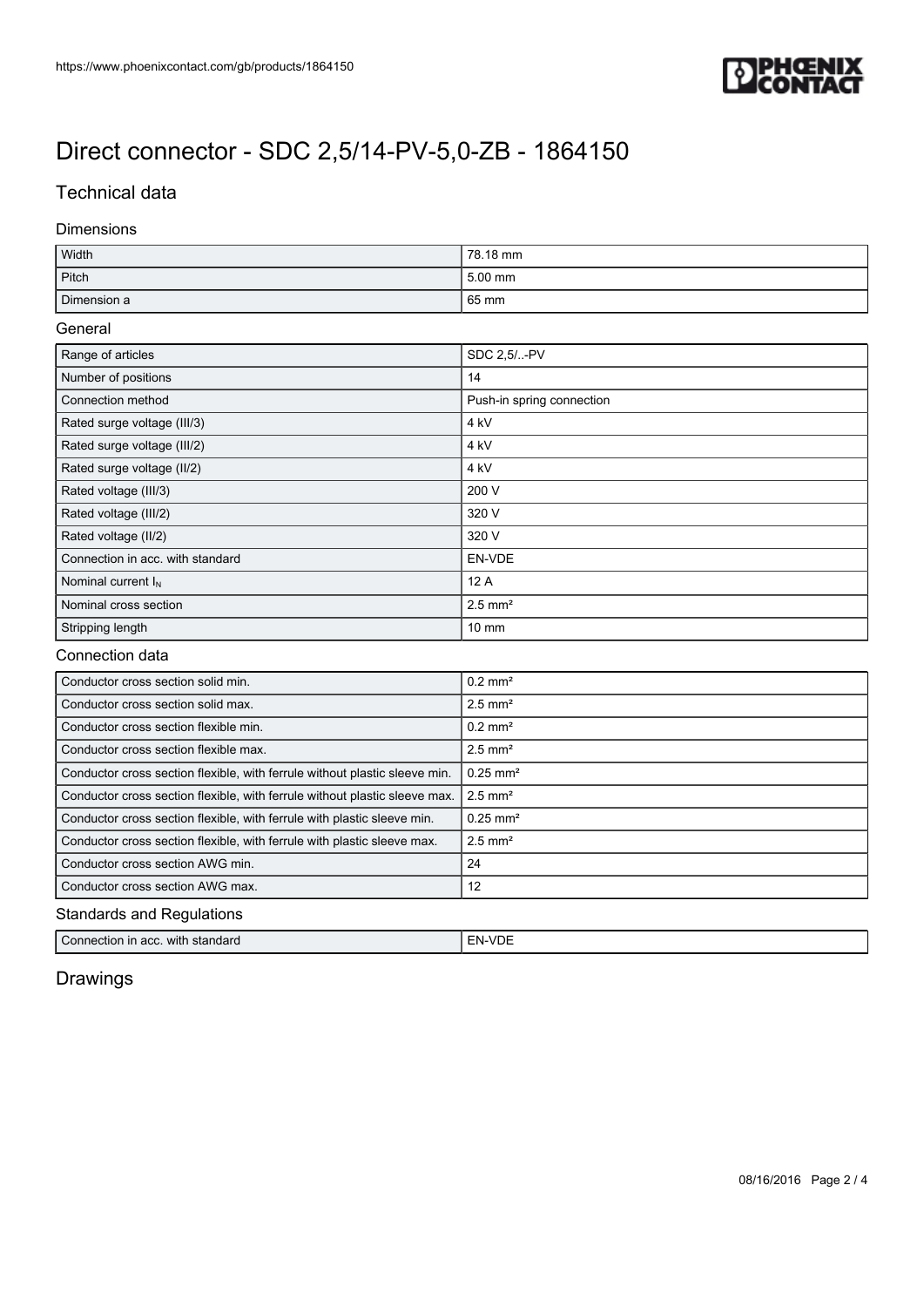

# **6,6 a**  $2,8$   $5$ **612,810 1,5 7,5 5,5 4,2 4,2 Ø3,3 Ø2 Ø2,4 Ø1,5**

Drilling diagram

Dimensional drawing



Size of the PCB: 1.6 mm

## **Classifications**

### eCl@ss

| eCl@ss 5.1 | 27261101 |
|------------|----------|
| eCl@ss 8.0 | 27440401 |
| eCl@ss 9.0 | 27440401 |

### ETIM

| ETIM 5.0 | .<br>. |
|----------|--------|
|          |        |

## Approvals

Approvals

#### Approvals

VDE approval of drawings / cULus Recognized / IECEE CB Scheme

### Ex Approvals

#### Approvals submitted

### Approval details

| VDE approval of drawings    |             |
|-----------------------------|-------------|
|                             |             |
| $\mathsf{Imm}^2$ /AWG/kcmil | $0.2 - 2.5$ |
| Nominal current IN          | 12A         |
| Nominal voltage UN          | 320 V       |